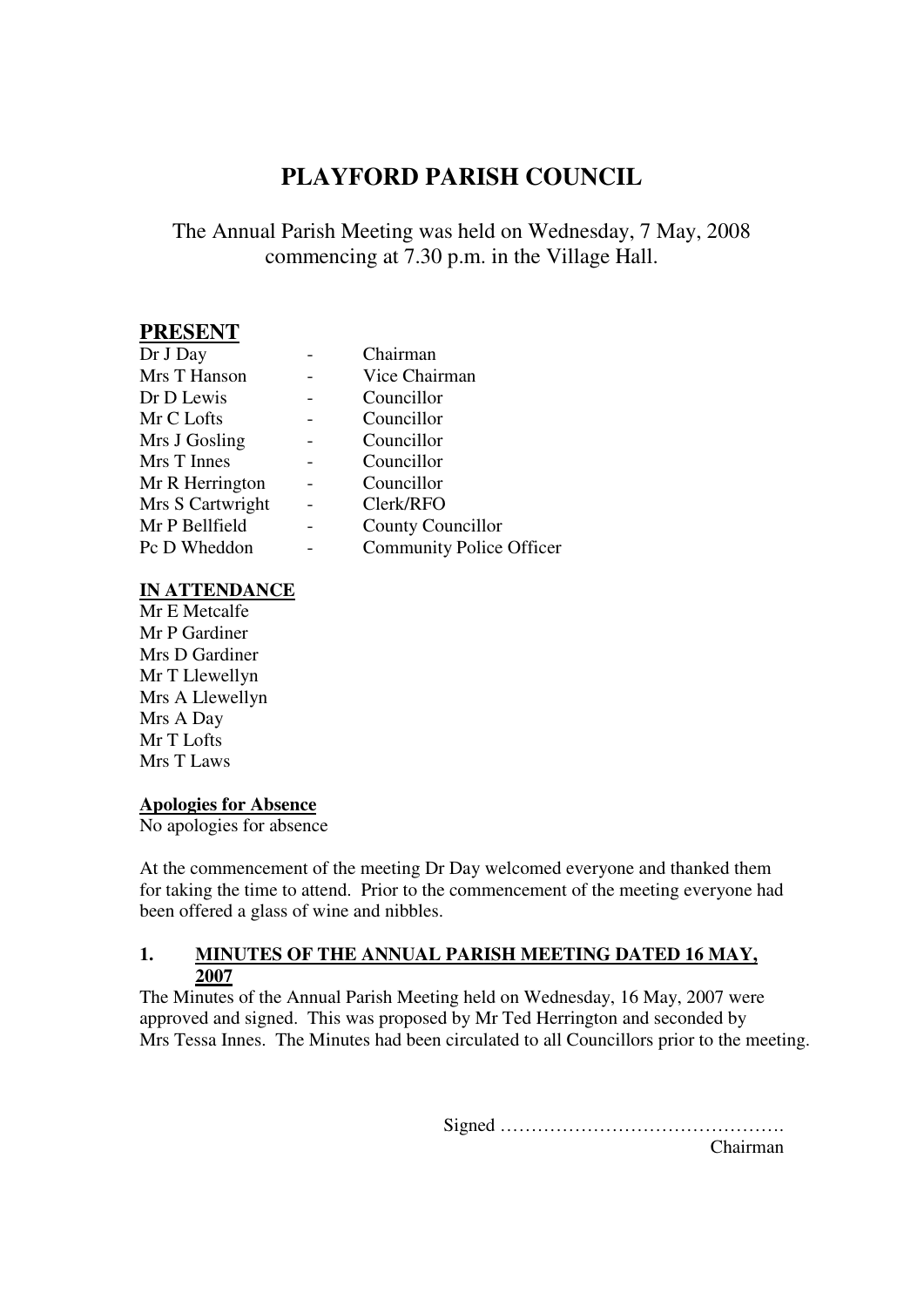### **2. MATTERS ARISING FROM THE MINUTES**

Mr Eric Metcalfe reported that he was pleased to see that the precept has gone down significantly from last year. He congratulated us on spending wisely and hoped that we would continue to examine our out-goings carefully.

The waste bin on the village "triangle" was going to be replaced with a new, more ascetically pleasing one. This was at a cost of  $£173 + VAT$ . The Clerk was waiting to hear back from Daniel Wareing at SCDC as to when they would be able to carry out the work.

### **3. CHAIRMAN'S REPORT**

Dr John Day read out his report which covered the celebration of 200 years since the abolition of the Slave Trade, the summer fete and the reduction of the precept amongst other things. A copy of this report will be made available on the website shortly. www.playford.org.uk

### **4. PC DANIEL WHEDDON'S REPORT**

Pc Dan Wheddon read out his report. A copy of which can be found on-line (www.playford.org.uk) There had been one reported crime in Playford which was theft of heating oil from an insecure tank in rear garden. Pc Wheddon informed us that locks for oil tanks can be purchased which will stop parishioners appearing vulnerable to this type of theft. Apparently "Elmers" supply locks for oil tanks. Another area discussed was Neighbourhood Watch. Pc Dan Wheddon was asked to contact Ben Welham direct. The Clerk would get in touch with Pc Wheddon after the meeting and give him Mr Ben Welham's telephone number. Pc Dan Wheddon was asked if (on his rounds) he could just check on houses when residents are away. He said that if he was driving past anyway he would be happy to keep an eye open. Mr Ted Herrington thanked Pc Dan Wheddon for the work he had done throughout the year.

### **5. PARISH PLAN**

It was noted that the Stakeholder interviews were nearly complete and the individual questionnaires were being piloted and likely to be distributed to residents, householders and young people shortly. Some examples of common concerns are listed so far included:- parking around the school, speeding, protection of the verges and the bus services. Dr John Day read out a copy of Mr Phil Holmes report. This report would be made available on the Parish Council's website.

Signed ……………………………………….

Chairman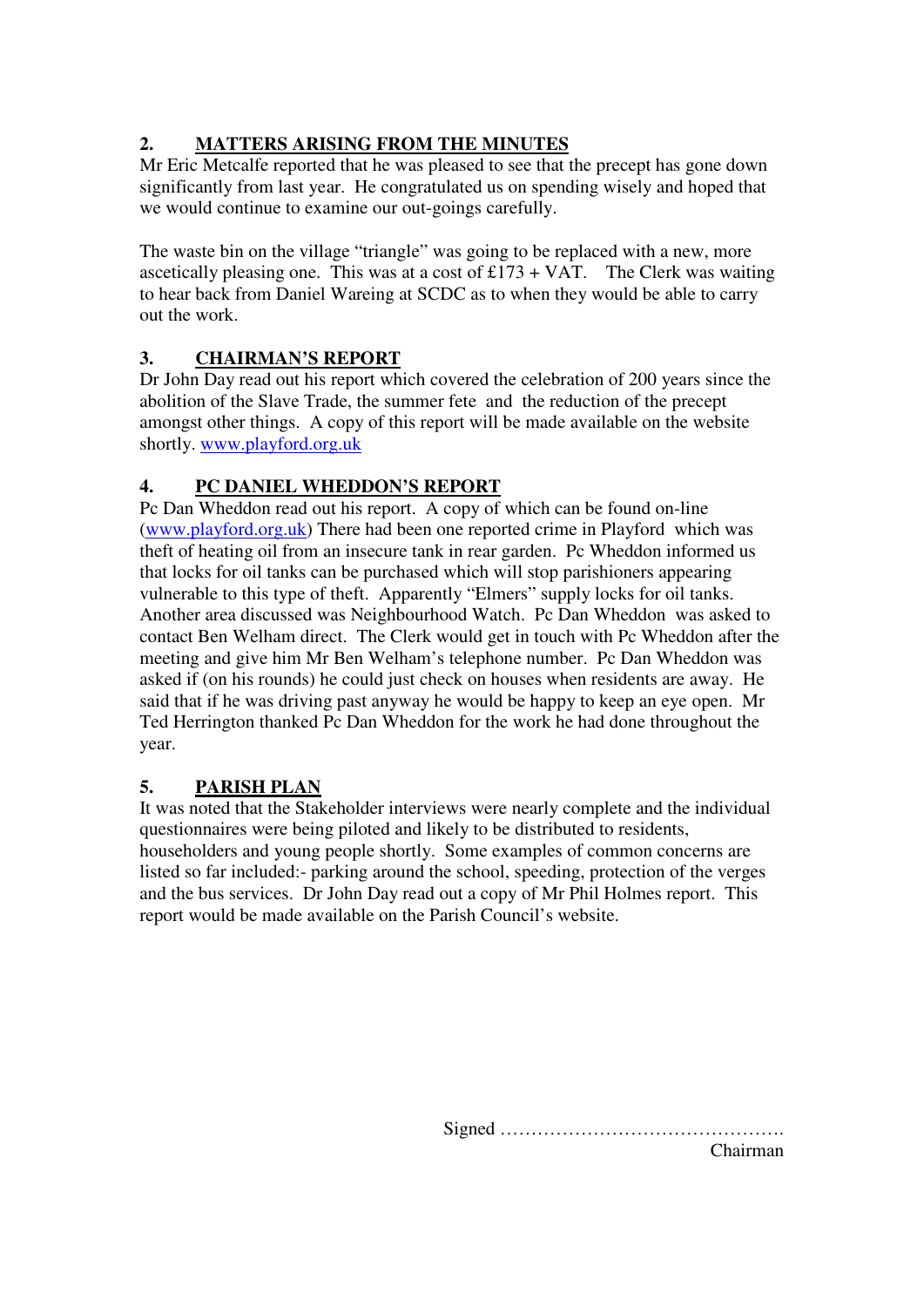#### **6. LOCAL DEVELOPMENT FRAMEWORK**

The Parish Council had held a special meeting to discuss this. The minutes of the meeting held on 17 March were approved and signed. A copy of these minutes will be put on the website shortly. At this meeting they concluded that Area 2 was the least suitable for housing development and should if possible not be used for the following reasons:- 1) It is the smallest. 2) It has been agreed in the past that any significant development north of the A1214 should be avoided, described as it was by the Bypass enquiry as the "Lung of Kesgrave", and should remain as countryside. 3) It can be observed from the Special Landscape area. 4) It has no local infrastructure. In comparison the most appropriate area would appear to be Area 3. However there are houses within Playford with large curtileges and areas of no agricultural value upon which it would be reasonable to allow developments. Indeed some growth within the village would be of benefit. Our conclusion on the LDF had been forwarded to Suffolk Coastal District Council.

#### **7. PETER BELLFIELD'S REPORT**

The schools reorganisation has recently been completed in the first two areas to change to the two-tier system. This has proved controversial with those associated with the middle schools however; independent advice is overwhelmingly to continue to implement the change, which SCC are doing.

The County Council has identified its preferred site at Great Blackenham for an incineration plant producing electricity. However, should one of the bidders for the PFI be able to offer a better alternative this will be considered. It is not expected that a planning application will be made before 2011. The total cost of the project over 28 years is estimated at around £640 million, a little over a third of which being the capital cost of the plant. The balance represents the operating costs of the plant over the years.

SCC had been pleasantly surprised by the amount of the grant from Central Government for the coming year. The Council received £155m, which is £10m more than last year compared with their expectations of less than £4m. This will help them to reduce the adverse effect of some of the £16m of savings, which they are having to make. Council Tax went up less than the RPI. (RPI – 4.1% and Council tax – 3.75%)

County Councillor Peter Bellfield also reported that the U-turn on the Ipswich Unitary Bid meant it was not going ahead. What the future for local government in Suffolk will be we do not know. The County Council is in favour of one unitary council for the whole of Suffolk, which they feel saves the most money and could mean the lowest future council tax. Other options which are being considered by the Boundary Committee are: 1. East Suffolk, West Suffolk & Ipswich. 2. East Suffolk and West Suffolk. 3. North Haven & North Suffolk. 4. 'Yartoft' – Great Yarmouth & Waveney.

Signed ……………………………………….

Chairman